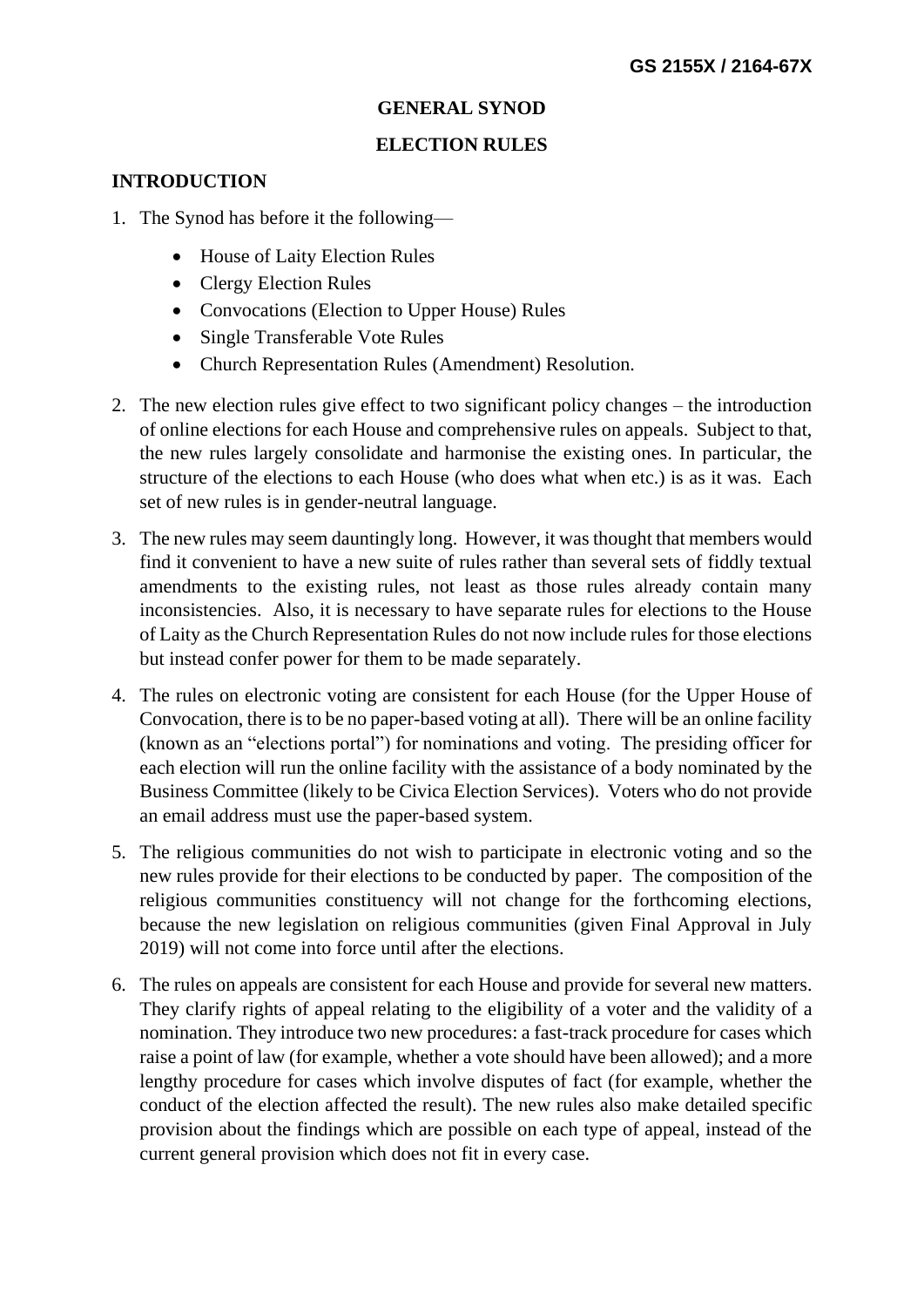- 7. The Church Representation Rules (Amendment) Resolution inserts equivalent provisions on appeals to ensure consistency for elections under the Church Representation Rules. And it corrects a handful of drafting errors in those Rules. The Resolution also, in anticipation of amendments made to the draft Cathedrals Measure in Revision Committee, amends the definition of "community roll" to ensure that only those whom the dean of the cathedral concerned declares to be habitual worshippers are entitled to be represented on deanery synod.
- 8. The Single Transferable Vote Rules restate the existing Rules but with new provisions to take account of online voting. The new Rules make minor improvements to the layout and structure of the existing Rules by, for example, avoiding duplication with the election rules on some procedural matters and by breaking down long and dense provisions into something more manageable.

# **SUMMARY OF CHANGES**

*Appeals*

- The summary procedure will be for appeals relating to the validity of a nomination and for appeals against the result of an election on the grounds of whether a candidate was duly elected or qualified to stand or whether a vote should or should not have been allowed. There is not to be a free-standing appeal against the allowance or disallowance of a vote; that matter is instead just to provide the grounds for an appeal against the result of an election. (*See CRR 59A (Amendment Resolution para 5); Laity 34; Clergy 51; Upper House 26.*)
- The full procedure will be for appeals relating to the eligibility of a voter and for appeals against the result of an election on the grounds of whether there was a misrepresentation of a material fact, how the election was conducted or whether there is an error in the register of electors.
- On a summary appeal, there is to be a two-day period for bringing the appeal and the appeal is to be determined within seven days (or five working days, in other words). On a full appeal, there is to be a 14-day period for bringing the appeal. (*See CRR 60(3) to (6), 61(3) and (4) (Amendment Resolution paras 6 and 7); Laity 35(3) to (6), 38(3) to (5); Clergy 52(3) to (6), 55(3) to (7); Upper House 27(3) to (6), 30(3) and (4).*)
- The new Rules attempt to set out comprehensive provision for appeals relating to whether a person is a qualified elector. (*See Laity 31; Clergy 48; Upper House 23.*)
- The notice of appeal is generally to be given to the presiding officer for the election. (*See CRR 60(2) and 61(2) (Amendment Resolution paras 6 and 7); Laity 35(2); Clergy 52(2).*)
- The CRR Amendment Resolution amends the CRRs so that an enrolment appeal is to be dealt with as a full appeal. (*See CRR 57(9) to (12) (Amendment Resolution para 2(2).*)